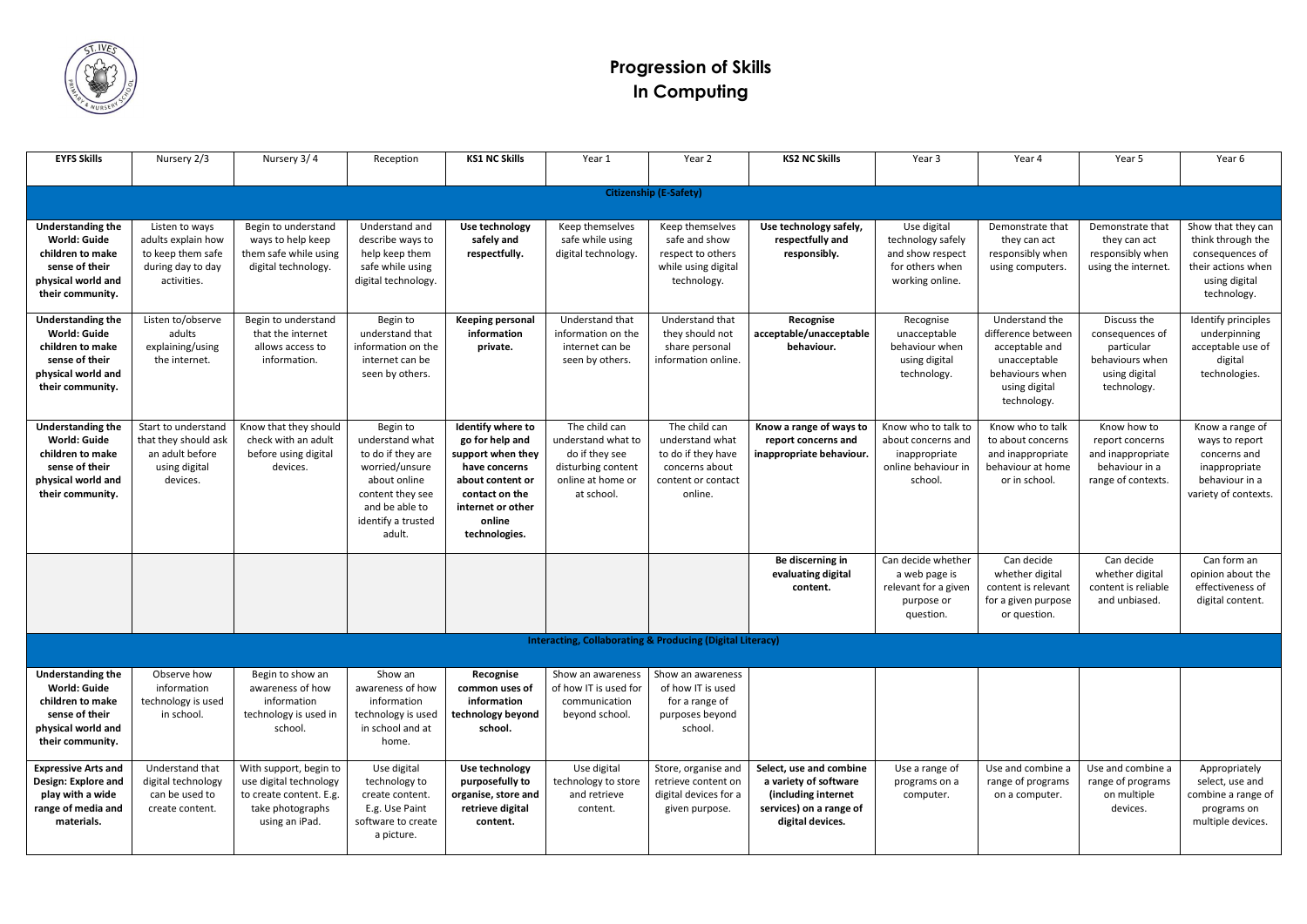|                                                                                                                                  |                                                                                                                                    |                                                                                                      |                                                                                                                     | Use technology<br>purposefully to<br>create and<br>manipulate digital<br>content.                                               | The child can create<br>original content<br>using digital<br>technology.                              | The child can<br>create and edit<br>original content for<br>a given purpose<br>using digital<br>technology.               | Design and create a<br>range of programs,<br>systems and content<br>that accomplish given<br>goals. | The child can design<br>and create content<br>on a computer.                                                            | The child can<br>design and create<br>content on a<br>computer in<br>response to a given<br>goal.                                | The child can<br>design and create<br>programs on a<br>computer.                                                                | The child can<br>design and create<br>programs on a<br>computer in<br>response to a given<br>goal.                                                            |
|----------------------------------------------------------------------------------------------------------------------------------|------------------------------------------------------------------------------------------------------------------------------------|------------------------------------------------------------------------------------------------------|---------------------------------------------------------------------------------------------------------------------|---------------------------------------------------------------------------------------------------------------------------------|-------------------------------------------------------------------------------------------------------|---------------------------------------------------------------------------------------------------------------------------|-----------------------------------------------------------------------------------------------------|-------------------------------------------------------------------------------------------------------------------------|----------------------------------------------------------------------------------------------------------------------------------|---------------------------------------------------------------------------------------------------------------------------------|---------------------------------------------------------------------------------------------------------------------------------------------------------------|
|                                                                                                                                  |                                                                                                                                    |                                                                                                      |                                                                                                                     |                                                                                                                                 |                                                                                                       |                                                                                                                           | Collecting, analysing,<br>evaluating and<br>presenting data and<br>information.                     | The child can collect<br>and present<br>information.                                                                    | The child can<br>collect and present<br>data.                                                                                    | The child can<br>analyse and<br>evaluate<br>information.                                                                        | The child can<br>analyse and<br>evaluate data.                                                                                                                |
|                                                                                                                                  |                                                                                                                                    |                                                                                                      |                                                                                                                     |                                                                                                                                 |                                                                                                       |                                                                                                                           | Use search technologies<br>effectively.                                                             | The child can search<br>for information<br>within a single site.                                                        | The child can use a<br>standard search<br>engine to find<br>information.                                                         | The child can use<br>filters to make<br>more effective use<br>of a standard<br>search engine.                                   | The child can make<br>use of a range of<br>search engines and<br>filters appropriate<br>to finding<br>information that is<br>required.                        |
|                                                                                                                                  |                                                                                                                                    |                                                                                                      |                                                                                                                     |                                                                                                                                 |                                                                                                       |                                                                                                                           | <b>Appreciate how search</b><br>results are selected and<br>ranked.                                 | The child can<br>understand that<br>search engines<br>select pages<br>according to<br>keywords found in<br>the content. | The child can<br>understand that<br>search engines rank<br>pages according to<br>relevance.                                      | The child can<br>understand that<br>search engines use<br>a cached copy of<br>the crawled web to<br>select and rank<br>results. | The child can<br>appreciate that<br>search engines rank<br>pages based on the<br>number and quality<br>of in-bound links                                      |
|                                                                                                                                  |                                                                                                                                    |                                                                                                      |                                                                                                                     |                                                                                                                                 |                                                                                                       |                                                                                                                           | <b>Understand the</b><br>opportunities networks<br>offer for communication<br>and collaboration.    | The child can use<br>email and<br>videoconferencing<br>in class.                                                        | The child can work<br>collaboratively with<br>classmates on a<br>shared wiki.                                                    | The child can work<br>collaboratively with<br>classmates on a<br>class website or<br>blog.                                      | The child can use<br>online tools to plan  <br>and carry out a<br>collaborative<br>project.                                                                   |
|                                                                                                                                  |                                                                                                                                    |                                                                                                      |                                                                                                                     |                                                                                                                                 |                                                                                                       |                                                                                                                           | <b>Understand how</b><br>networks can provide<br>multiple services, such as<br>the world wide web.  | The child can<br>understand that<br>email and<br>videoconferencing<br>are made possible<br>through the<br>internet.     | The child can<br>understand how<br>the internet makes<br>the web possible.                                                       | The child can<br>understand how<br>web pages are<br>created and<br>transmitted.                                                 | The child can<br>understand how<br>domain names are<br>converted into IP<br>addresses on the<br>internet.                                                     |
| <b>Data and Computational Thinking (Coding)</b>                                                                                  |                                                                                                                                    |                                                                                                      |                                                                                                                     |                                                                                                                                 |                                                                                                       |                                                                                                                           |                                                                                                     |                                                                                                                         |                                                                                                                                  |                                                                                                                                 |                                                                                                                                                               |
| <b>Mathematics: Look</b><br>for patterns and<br>relationships; spot<br>connections; talk to<br>adults about what<br>they notice. | With support, begin<br>to understand<br>cause and effect<br>with everyday<br>objects. E.g. push<br>handle down, the<br>door opens. | Understand cause and<br>effect with everyday<br>objects e.g. push<br>handle down, the<br>door opens. | Understand that<br>instructions can<br>provide an output<br>e.g. push button<br>on Beetbot results<br>in an output. | <b>Understand what</b><br>algorithms are.                                                                                       | The child can<br>understand<br>algorithms as<br>sequences of<br>instructions in<br>everyday contexts. | The child can<br>understand<br>algorithms as<br>sequences of<br>instructions or sets<br>of rules in everyday<br>contexts. | Design, write and debug<br>programs that<br>accomplish specific<br>goals.                           | The child can design<br>and write a<br>program using a<br>block language,<br>without user<br>interaction.               | The child can<br>design and write a<br>program using a<br>block language to a<br>given brief,<br>including simple<br>interaction | The child can<br>design, write and<br>debug a program<br>using a block<br>language based on<br>their own ideas.                 | The child can<br>design, write and<br>debug a program<br>using a block<br>programming<br>language based on<br>their own ideas and<br>using Boolean<br>values. |
|                                                                                                                                  |                                                                                                                                    |                                                                                                      |                                                                                                                     | <b>Understand how</b><br>algorithms are<br>implemented as<br>programs on<br>digital devices; and<br>that programs<br>execute by | The child can<br>program floor<br>turtles using<br>sequences of<br>instructions to                    | The child can<br>program on screen<br>using sequences of<br>instructions to<br>implement an<br>algorithm.                 | <b>Controlling or simulating</b><br>physical systems.                                               | The child can<br>explore simulations<br>of physical systems<br>on screen.                                               | The child can<br>develop their own<br>simulation of a<br>simple physical<br>system on screen<br>e.g. command a                   | The child can<br>experiment with<br>computer control<br>applications and<br>understand which<br>controls affect                 | The child can<br>design, write and<br>debug their own<br>computer control<br>application.                                                                     |